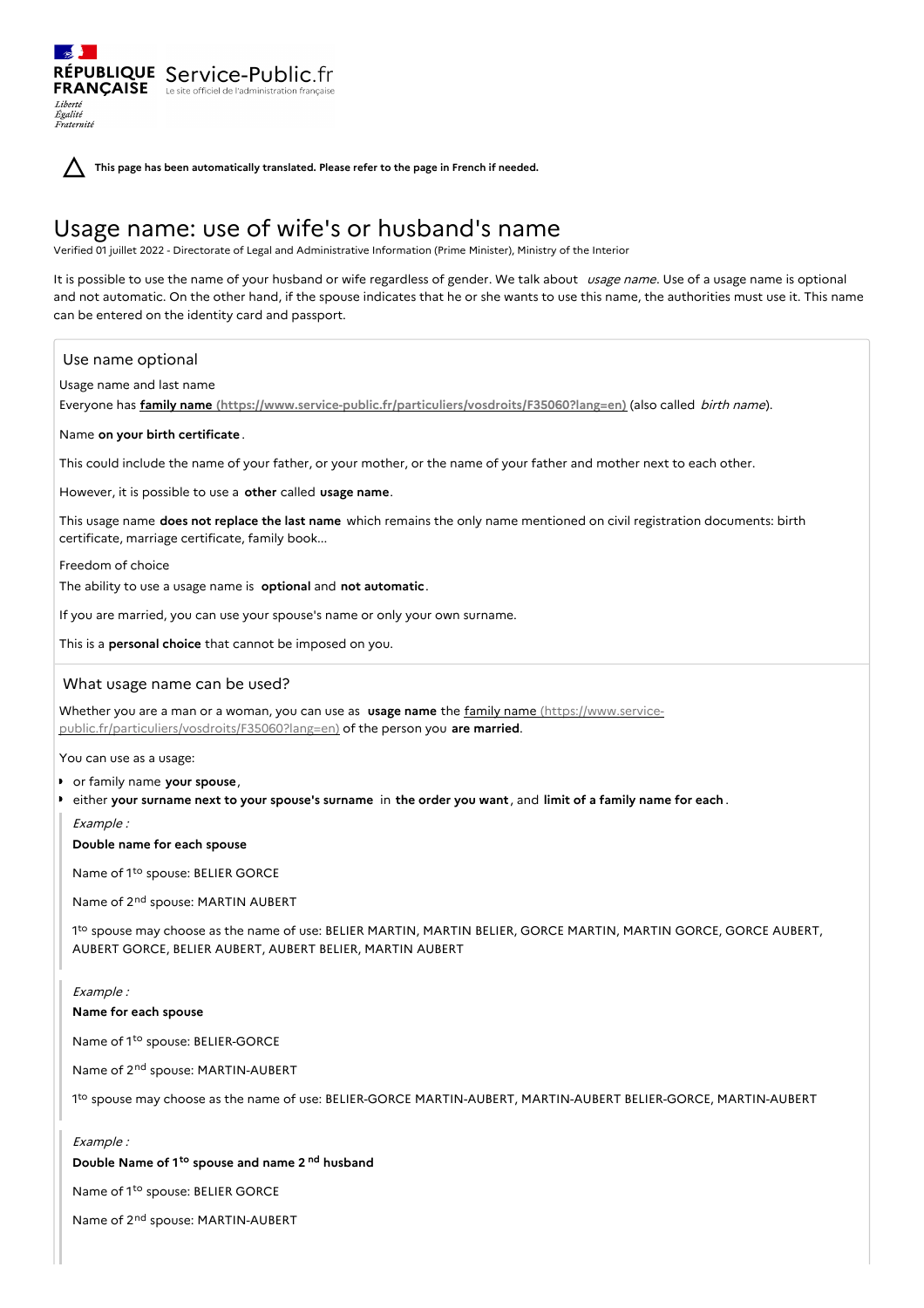1<sup>to</sup> spouse may choose as the name of use: BELIER MARTIN-AUBERT, MARTIN-AUBERT BELIER, GORCE MARTIN-AUBERT, MARTIN-AUBERT GORCE, MARTIN-AUBERT

**Warning :** you cannot use the name of your partner or Civil partnership partner.

## Specifying the usage name on the papers

You can include your username following your surname on your ID: identity card and passport.

In this case, **fill in second of** application form [\(https://www.service-public.fr/particuliers/vosdroits/F33640?lang=en\)](https://www.service-public.fr/particuliers/vosdroits/F33640?lang=en).

**FYI :** if you no longer want to use a usage name, when renewing the credential, just **leave blank Second Name application form**.

The **documents to be provided** depend on your situation.

You are married

For First Use

**For First Use** of the usage name, it is necessary to provide:

- **either birth certificate** [\(https://www.service-public.fr/particuliers/vosdroits/F1427?lang=en\)](https://www.service-public.fr/particuliers/vosdroits/F1427?lang=en) (extract or full copy) less than 3 months in which the marriage is mentioned,
- or full copy of marriage certificate [\(https://www.service-public.fr/particuliers/vosdroits/F1432?lang=en\)](https://www.service-public.fr/particuliers/vosdroits/F1432?lang=en) less than 3 months.

These documents are to be attached to your identity document application and to be provided at the same window. Example :

If your name is MARTIN, the use name that consists of your spouse's or spouse's name (e.g. DUPOND) can be included on the identity document in one of the following ways:

- **Name MARTIN spouses DUPOND'**
- **Name MARTIN DUPOND"**
- **Name MARTIN usage MARTIN DUPOND"**
- **Name MARTIN usage DUPOND MARTIN"**

## To continue using the name

To continue using **a usage name that is already on an identity document** , you have **no documents to provide** .

Example :

If your name is MARTIN, the usage name that consists of your spouse's or husband's name (e.g. DUPOND) can appear on the ID in one of the following ways:

- **Name MARTIN spouses DUPOND'**
- **Name MARTIN DUPOND"**
- Name MARTIN usage Martin DUPOND"
- Name MARTIN usage DUPOND MARTIN"

## You are divorced

If your former spouse allows you to do so, you can continue to use her name or your two names beside her as the name of use, just like at your wedding.

This name will be preceded by the mention  $use$ .

To continue using this name, you must provide:

- **the divorce judgement authorising you to bear the name of your former spouse, or**
- written permission from your former spouse.

### You're a widow

You can continue to use your current name without additional steps, be it your spouse's name or your two names next to each other.

If you want the widower or widow appear before the usage name, you must select this choice on the form.

You must also provide a death certificate.

**Please note :** there is no time limit for putting your name on your identification. You can do this **when you want**.

Specifying the usage name on an official document